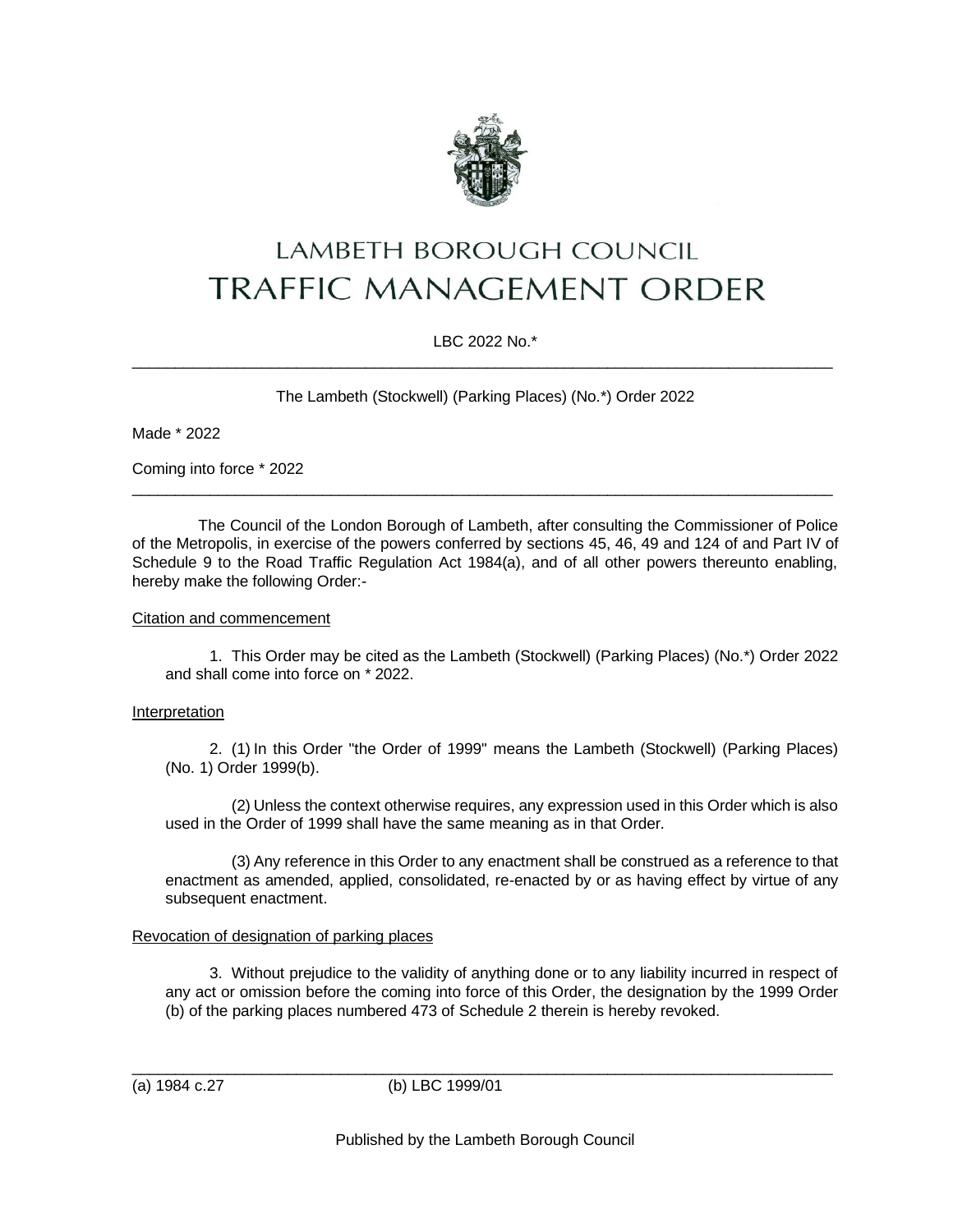#### Designation of parking places and application of the Order of 1999 thereto

4. (1) Each area on a highway comprising the length of carriageway of a street specified in column 2 of the Schedule to this Order and bounded on one side of that length by the edge of the carriageway and on the other sides by a white line marking is designated as a parking place.

(2) The reference in this Article to a white line marking shall be construed as a reference to the white line marking (either broken or continuous) provided for in Schedule 7 to the Traffic Signs Regulations and General Directions 2016(a) or, if applicable, authorised by the Secretary of State by virtue of section 64 of the Road Traffic Regulation Act 1984.

(3) The provisions of the Order of 1999 (other than Articles 3, 16 and 62) shall apply to the areas designated as parking places by this Order as if in those provisions any reference to a parking place included a reference to an area designated as a parking place by this Order and as if any reference to Schedules to the Order of 1999 included a reference to the Schedule to this Order.

Placing of traffic signs, etc.

- 5. The Council shall:-
	- (a) place and maintain traffic signs indicating the limits of each parking place referred to in the Schedule to this Order;
	- (b) place and maintain in or in the vicinity of each parking place referred to in the Schedule to this Order traffic signs indicating that such parking place may be used during the permitted hours for the leaving only of the vehicles specified in Article 4(6) and 4(8) of the Order of 2006 respectively; and
	- (c) carry out such other work as is reasonably required for the purposes of the satisfactory operation of each parking place referred to in the to this Order.

Dated this \*\* day of \*\* 202\*.

Ben Stevens Highway Network Manager

(a) S.I. 2016/362

\_\_\_\_\_\_\_\_\_\_\_\_\_\_\_\_\_\_\_\_\_\_\_\_\_\_\_\_\_\_\_\_\_\_\_\_\_\_\_\_\_\_\_\_\_\_\_\_\_\_\_\_\_\_\_\_\_\_\_\_\_\_\_\_\_\_\_\_\_\_\_\_\_\_\_\_\_\_\_\_\_